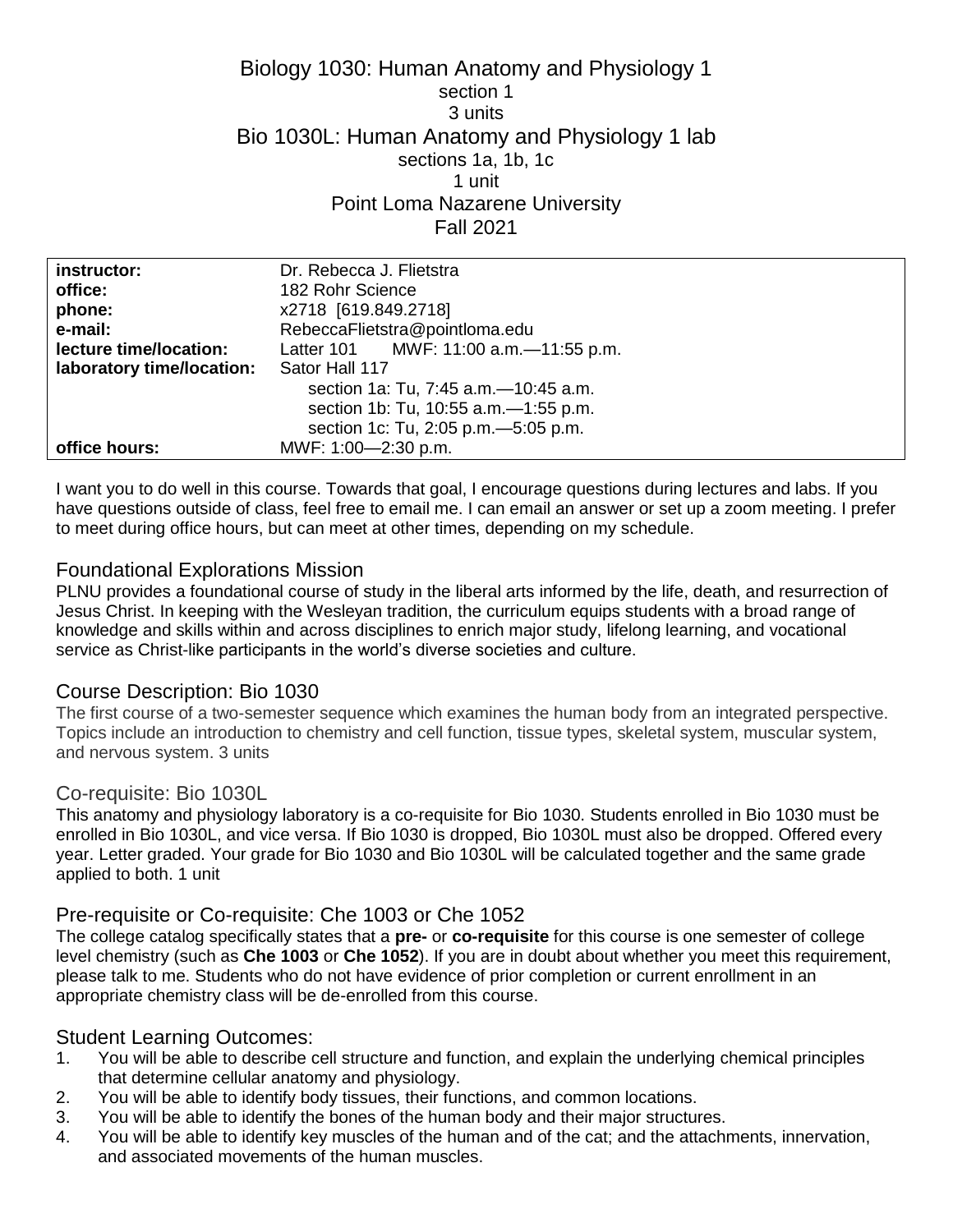- 5. You will understand the basic anatomy and physiology of bones, skeletal muscle, and the central nervous system.
- 6. You will be able to describe the symptoms and mechanisms of representative diseases and injuries, and explain how such pathophysiology relates to normal anatomy and physiology.

# Required Texts and Materials:

For each lecture there is an assigned reading. It is recommended that you read through these pages both prior to and following the related lecture. The textbook for this class will be used both semesters of the Human Anatomy and Physiology sequence (Bio 1030 & Bio 1040); the dissection kit is also used both semesters.

• Amerman, *Human Anatomy and Physiology* (2<sup>nd</sup> ed.), Pearson, 2019.

Bundled with *Mastering A&P*

The following materials are required for work in various laboratories:

Dissecting kit (available at bookstore)

Old shirt or coat for dissecting work

For this course you will need to access two websites:

Canvas.pointloma.edu

*This website will be your source for all lecture and laboratory handouts.*

www.masteringaandp.com

*This website is available through your textbook—either included in the price of a new textbook, or a separate purchase with a used textbook. This website will serve as a resource for images and study guides, as well as the site you will use to access on-line quizzes.*

## Recommended Materials

These two items are for sale at the bookstore and may be helpful for learning the anatomical material this semester and next semester.

Krieger, A Visual Analogy Guide to Human Anatomy & Physiology, Morton, 2013

Hansen, *Netter's Anatomy Coloring Book*, Elsevier, 2010.

| Evaluation:                             |  |
|-----------------------------------------|--|
| Based on an expected 1225+ total points |  |

Your grade for Bio 1030 and Bio 1030L will be calculated together and the same grade applied to both.

## Lecture points: **840+ points**

- 1) 5 non-cumulative exams (100 points/exam) = 500 points
- 2) 6 quizzes (15 points/quiz) =  $90$  points
- $3)$  20-25 on-line quizzes on MAP (5 points/quiz) = 100-125 points
- 4) one final, cumulative exam = 150 points
- 5) up to 100 points possible from additional assignments or quizzes

## Laboratory points: **385 points**

- 1)  $10$  lab quizzes (10 points/quiz + 10 points) = 110 points
- 2) 4 lab exercises (25 points/exercise) = 100 points
- 3) skeleton practical exam = 75 points
- 4) muscle practical exam = 100 points

#### **Your letter grade will be determined from your cumulative percent score as follows:**

| $A: 93.0 - 100\%$          | $B - 80.0 - 82.99$   | $D_{+}$ : 67.0 - 69.99 |
|----------------------------|----------------------|------------------------|
| $A-$ : 90.0-92.99          | $C_{+}$ : 77.0-79.99 | $D: 63.0 - 66.99$      |
| <b>B</b> +: $87.0 - 89.99$ | $C: 73.0 - 76.99$    | $D-$ : 60.0-62.99      |
| <b>B</b> : $83.0 - 86.99$  | $C - 70.0 - 72.99$   | $F = 59.99$            |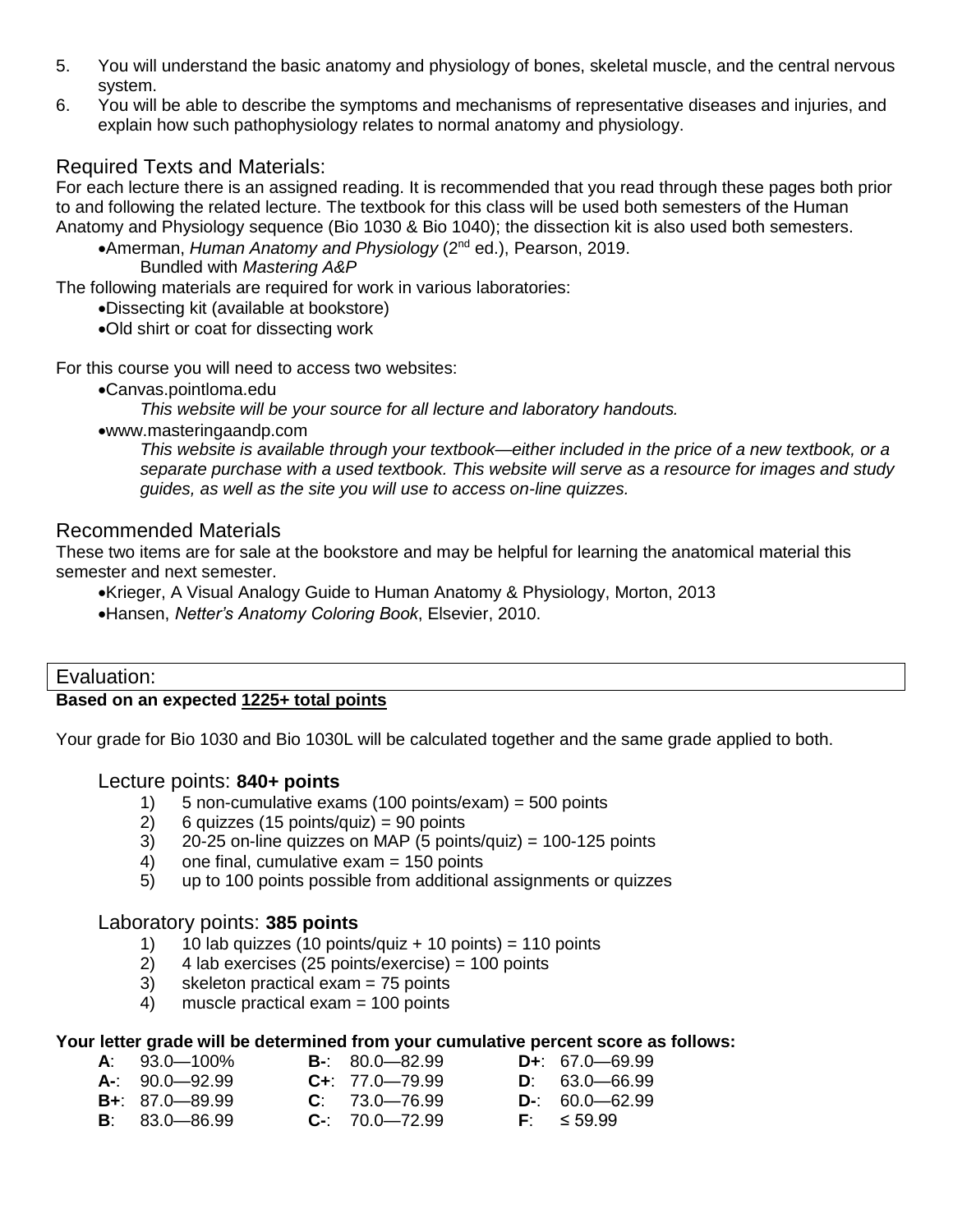# Extra Credit:

Although you only need to take six quizzes for class credit, up to nine quizzes (each worth 15 points) will be administered during the semester. When calculating your grades, every third quiz will be considered "extra credit", as reflected in your cumulative score. By taking all of the quizzes (and doing well), you could potentially earn 135 points out of 90 points. This is the only extra credit offered during the semester.

## Lecture Participation:

# Taking Notes:

For each topical section I will make an outline available on Canvas (canvas.pointloma.edu) at least two days prior to the first lecture for that topic. If possible, save a tree by printing these outlines as double-sided copies.

## Studying:

It is highly recommended that you study at least 2-3 hours for every credit hour. Since Bio 1030 + Bio 1030L are worth four credits, **you should be studying 8—12 hours every single week**—and not just the week prior to an exam or practical. This studying should also be spread out during each week, not simply occurring before Friday's quiz. While studying includes reading the assigned text, you should concentrate on the lecture material presented in class. Make sure that you not only *memorize* the information, but that you also *understand* the material.

## State Authorization:

State authorization is a formal determination by a state that Point Loma Nazarene University is approved to conduct activities regulated by that state. In certain states outside California, Point Loma Nazarene University is not authorized to enroll online (distance education) students. If a student moves to another state after admission to the program and/or enrollment in an online course, continuation within the program and/or course will depend on whether Point Loma Nazarene University is authorized to offer distance education courses in that state. It is the student's responsibility to notify the institution of any change in his or her physical location. Refer to the map on [State Authorization](https://www.pointloma.edu/offices/office-institutional-effectiveness-research/disclosures) to view which states allow online (distance education) outside of California.

# Tutoring:

Tutors have been assigned to this class and they are available for individual and group tutoring.

# On-Line Quizzes:

Unless you've purchased a different edition, your textbook comes with a free, 2-year access to Mastering A&P. If you are using a different version of the text, you will need to purchase this separately (MasteringAandP.com; choose Amerman, Human Anatomy & Physiology, 2e). This website will be used both semesters in all sections of Bio 1030/Bio 1040.

Most Mondays and Wednesdays of this semester you will need to take a simple 5-point on-line quiz. This quiz is intended to help you keep up with all the material we are covering in class. Each quiz may cover material from the day's lecture, previous material, and even some textbook material that will not be covered in class (but may be covered on quizzes and exams).

Each quiz will be available from noon of Monday or Wednesday to 7:59 a.m. the next morning.

For this semester, use the following to identify and correctly log-in to the site:

| textbook      | Amerman, Human Anatomy @ Physiology, 2e |
|---------------|-----------------------------------------|
| l course name | Bio1030 sec 1 PLNU 2021                 |
| l course ID   | flietstra70704                          |

Although each quiz is open-book, it is highly recommended that you read the chapter associated with the day's lecture ahead of time. Indeed, you will be better able to learn the material if these quizzes you first study the material, then try to take the quiz without referring to your notes or textbook.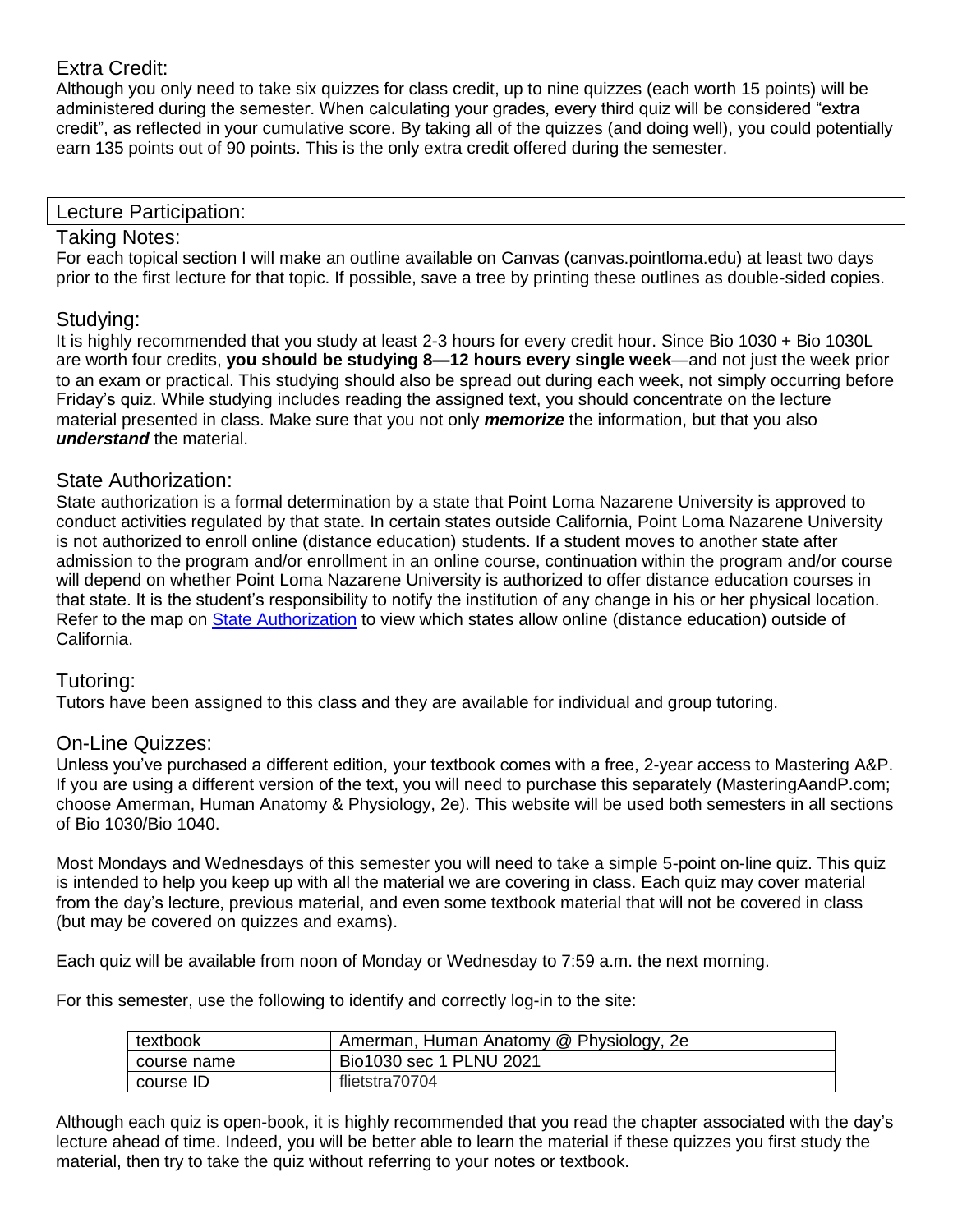Feel free to take notes while you take these quizzes, but please DO NOT copy down questions and their answers, and DO NOT share answers with other members of the class. These quizzes are intended to help you and your classmates learn the material, so please do not undermine this goal by cheating.

# In-Class Quizzes:

On the Fridays that do not have an exam, a **15-point quiz** will be administered at the start of class. These quizzes will consist of short answer and essay questions. The material to be covered by each quiz will be announced on the previous Wednesday. For each quiz, **10-12 points** will cover new material and **3-5 points** will cover previously studied material. These quizzes have a time limit, so if you are late for class, you will have less time. These quizzes are **not** intended to give you "easy points", but are designed to help **focus your studying**. In general, these quizzes will be returned and discussed on the following Monday.

# Exams:

The dates on which exams will be administered are indicated in the lecture schedule below. Exams can only be rescheduled with advance notice and with a valid reason, such as illness (requiring a signed statement from a physician) or a school-related activity (requiring prior notification from the administration and the student). **The final cannot be rescheduled**.

- Lecture exams will cover the material given in class as indicated in the syllabus.
- Each exam will be composed of 40 multiple-choice questions (80 pts total) and 20 points of short answer/essay questions.

Exams will be administered on Canvas, using Honorlock. You will need to take your laptop to class for each exam. Unless given special permission (such as taking the exam through the EAC), you will not receive credit for an exam taken remotely. If you do not have a laptop, notify Dr. Flietstra as soon as possible so you can borrow a department laptop.

# Laptop Policy:

On occasion, we will use laptop computers in the lab. In the classroom, however, laptops tend to interfere with your education and can serve as a distraction for your neighbors. Numerous studies (some highlighted here) have confirmed that classroom laptop use can be detrimental to learning. For this reason, I do not allow the use of laptops or other electronic devises in the classroom, with the exception of exams.

- 1. Laptops and other electronic devises enable more than just note-taking, introducing numerous distractions (web-surfing, homework for other classes, social media, etc.) for you and your neighbors. You may think that you can multitask, but studies show you can't. [http://www.slate.com/articles/health\\_and\\_science/science/2013/05/multitasking\\_while\\_studying\\_divided](http://www.slate.com/articles/health_and_science/science/2013/05/multitasking_while_studying_divided_attention_and_technological_gadgets.html) attention and technological gadgets.html
- 2. As already mentioned, using your laptop in class can be less than neighborly. Your classmates' grades can also suffer due to the distracting pull of the laptop. <https://www.sciencedirect.com/science/article/pii/S0360131512002254>
- 3. Writing is a more effective way of learning material than is typing. With typing, each letter is pretty much the same thing for the brain. Writing, however, uses different muscle groups with each word and encourages the brain to integrate material during the writing process. Typing may be easy and fast, but by making the brain passive, it discourages learning. <https://www.npr.org/2016/04/17/474525392/attention-students-put-your-laptops-away>
- 4. Using electronic devises in class also impairs long-term retention, with one study suggesting that cellphone use in class can lower one's grade by half a letter grade. [https://www.insidehighered.com/news/2018/07/27/class-cellphone-and-laptop-use-lowers-exam-scores](https://www.insidehighered.com/news/2018/07/27/class-cellphone-and-laptop-use-lowers-exam-scores-new-study-shows)[new-study-shows](https://www.insidehighered.com/news/2018/07/27/class-cellphone-and-laptop-use-lowers-exam-scores-new-study-shows)

# Laboratory Participation: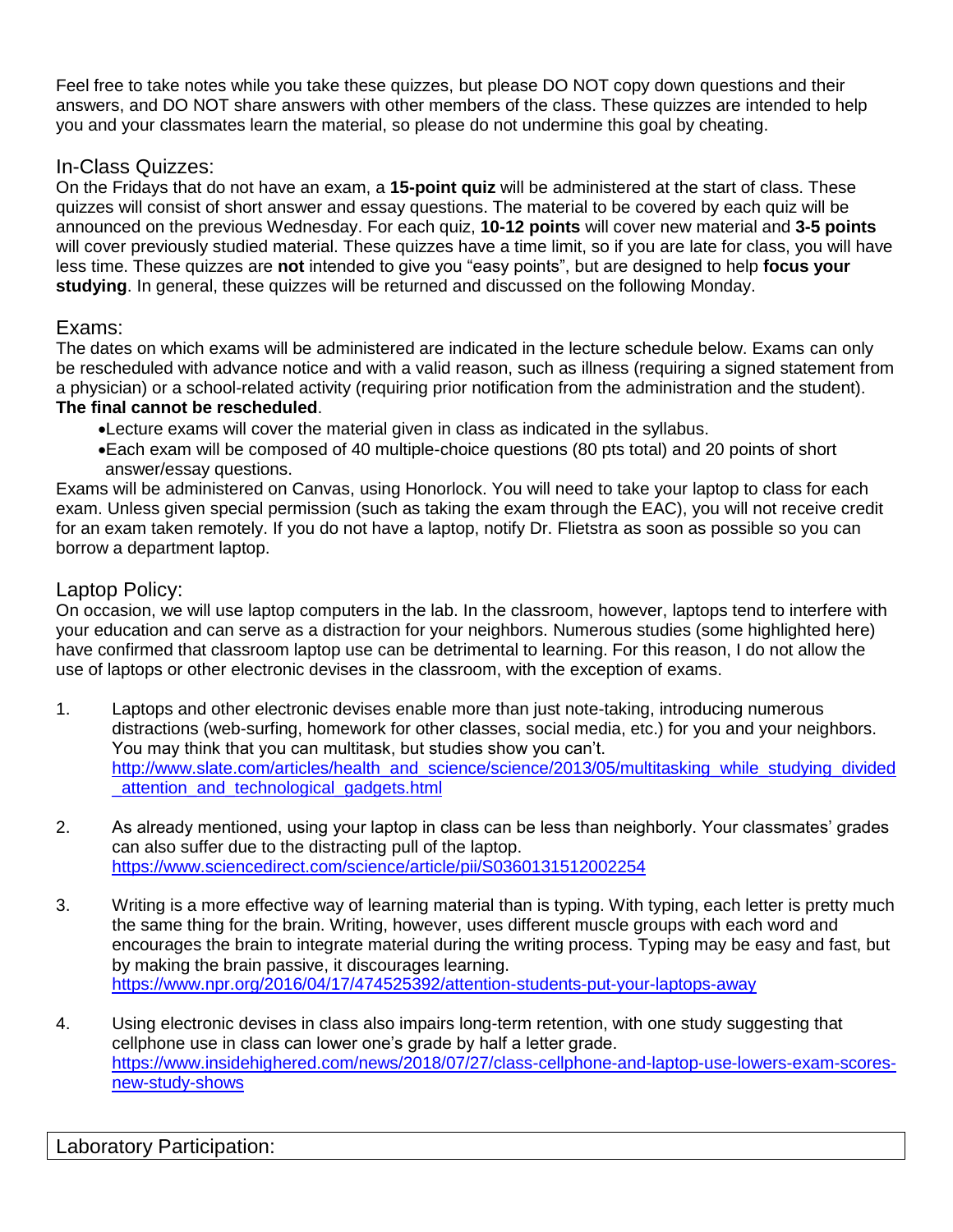# Attendance:

**Attendance is mandatory**. You are expected to stay for the **entire scheduled laboratory period** unless dismissed by the instructor. If you do not attend or fail to complete the scheduled laboratory, you will not receive any credit for that particular lab. This penalty also applies to the dissection labs. Individuals who do not fully participate in the dissection labs will have 25 points subtracted from their lab practical score for each laboratory dissection period missed. If participation in a school-sponsored activity or illness prevents you from attending your scheduled lab section during a particular week you *might* be able to attend another lab section during that same week. Such a switch requires the **prior** permission of the lab instructor and should not be viewed as an automatic privilege.

# Laboratory Handouts:

Prepare for the laboratory exercise by reading the materials supplied ahead of time. Laboratory exercises will be posted on Canvas (canvas.pointloma.edu) at least one week prior to the lab. When downloading documents from Canvas it often works better to use *Chrome* rather than *Internet Explorer*. You must submit all your answers for laboratory exercises on a full size printed handout, not on separate sheets.

## Textbook and Lecture Notes:

The lab exercises and write-up often refer to material found in your textbook and in the lecture notes. Both sources, therefore, should be brought to lab each week.

## Laboratory Quizzes:

As indicated on the lab schedule, quizzes will be administered at the start of most laboratory sections. The topic of the quiz is indicated in the schedule. If you are late for lab, you will not be given the opportunity to take any missed quiz.

## Muscle Practical:

The muscle laboratory practical is scheduled for all laboratory sections (regardless of normally scheduled day and time) on **Tuesday, November 16.** The laboratory practical will be administered in the one-hour blocks during normal school hours. Prior to the exam, you will be asked to indicate which time(s) are amenable to your schedule. If you anticipate conflicts, please do your best to clear them prior to the muscle labs. The muscle laboratory practical will be worth **100 points**.

## Laboratory Assignments:

Laboratory assignments will be due at the end of the lab period. You **cannot** hand in a laboratory write-up for a lab you did not attend. It is important that you recognize that these laboratory write-ups must **reflect your own work**, and not someone else's. You can—and should—discuss the assignment with your classmates, but that you cannot copy their answers. Students who hand in identical assignments will not be given any credit for that particular assignment.

# Laboratory Safety and Clean-Up:

**No food (including gum) or water in the laboratory**.

**Keep all backpacks and other personal materials either on the lab bench (if there is room) or completely under the lab bench, such that no one could possibly trip over these items.**

#### **Enclosed shoes are mandatory. Open-toed shoes, clogs, or sandals are not permitted. You also cannot wear shoes that expose the top of the foot.**

At the end of each laboratory period make sure that your table, and the equipment you've used, has been **cleaned and returned** to its appropriate place. Points are deducted for messes not cleaned up.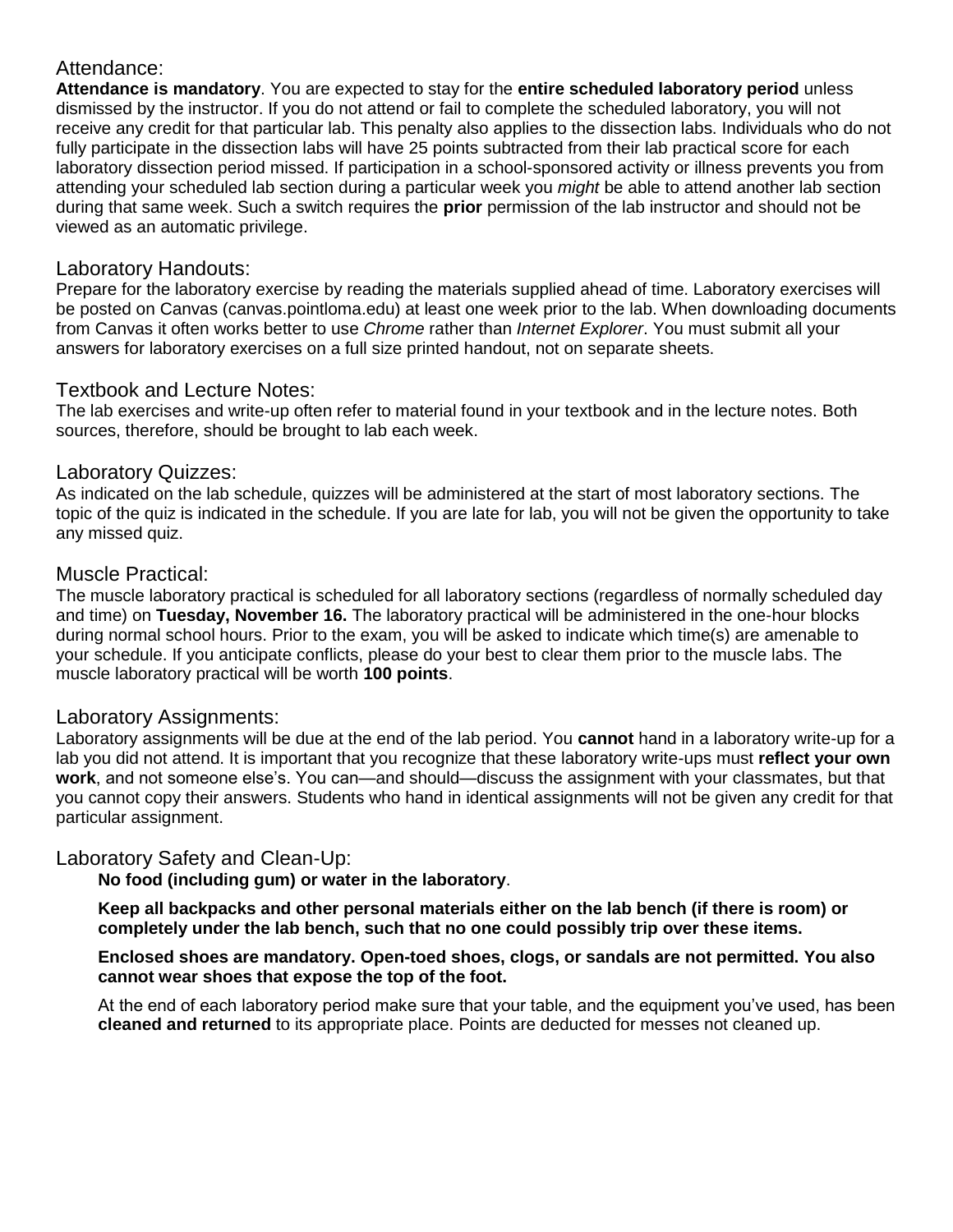## **PLNU COPYRIGHT POLICY**

Point Loma Nazarene University, as a non-profit educational institution, is entitled by law to use materials protected by the US Copyright Act for classroom education. Any use of those materials outside the class may violate the law.

# **PLNU ACADEMIC HONESTY POLICY**

Students should demonstrate academic honesty by doing original work and by giving appropriate credit to the ideas of others. Academic dishonesty is the act of presenting information, ideas, and/or concepts as one's own when in reality they are the results of another person's creativity and effort. A faculty member who believes a situation involving academic dishonesty has been detected may assign a failing grade for that assignment or examination, or, depending on the seriousness of the offense, for the course. Faculty should follow and students may appeal using the procedure in the university Catalog. See [Academic Policies](https://catalog.pointloma.edu/content.php?catoid=52&navoid=2919#Academic_Honesty) for definitions of kinds of academic dishonesty and for further policy information.

The laboratory portion of the course has two practical exams. Since these exams are administered in the lab, they cannot be given to the entire class at once, but must instead be given to smaller groups of students at separate times. Any discussion of the content of the exam between a student who has taken the practical exam with another student who has yet to take the exam will be considered to be cheating on the part of both students, and dealt with as described above.

# **PLNU ACADEMIC ACCOMMODATIONS POLICY**

PLNU is committed to providing equal opportunity for participation in all its programs, services, and activities. Students with disabilities may request course-related accommodations by contacting the Educational Access Center (EAC), located in the Bond Academic Center [\(EAC@pointloma.edu](mailto:EAC@pointloma.edu) or 619-849-2486). Once a student's eligibility for an accommodation has been determined, the EAC will issue an academic accommodation plan ("AP") to all faculty who teach courses in which the student is enrolled each semester.

PLNU highly recommends that students speak with their professors during the first two weeks of each semester/term about the implementation of their AP in that particular course and/or if they do not wish to utilize some or all of the elements of their AP in that course.

Students who need accommodations for a disability should contact the EAC as early as possible (i.e., ideally before the beginning of the semester) to assure appropriate accommodations can be provided. It is the student's responsibility to make the first contact with the EAC.

# **PLNU ATTENDANCE AND PARTICIPATION POLICY**

Regular and punctual attendance at all class sessions is considered essential to optimum academic achievement. If the student is absent for more than 10 percent of class sessions, the faculty member will issue a written warning of de-enrollment. If the absences exceed 20 percent, the student may be de-enrolled without notice until the university drop date or, after that date, receive the appropriate grade for their work and participation.

# **SPIRITUAL CARE**

Please be aware PLNU strives to be a place where you grow as whole persons. To this end, we provide resources for our students to encounter God and grow in their Christian faith. If students have questions, a desire to meet with the chaplain or have prayer requests you can contact the Office of Spiritual Development.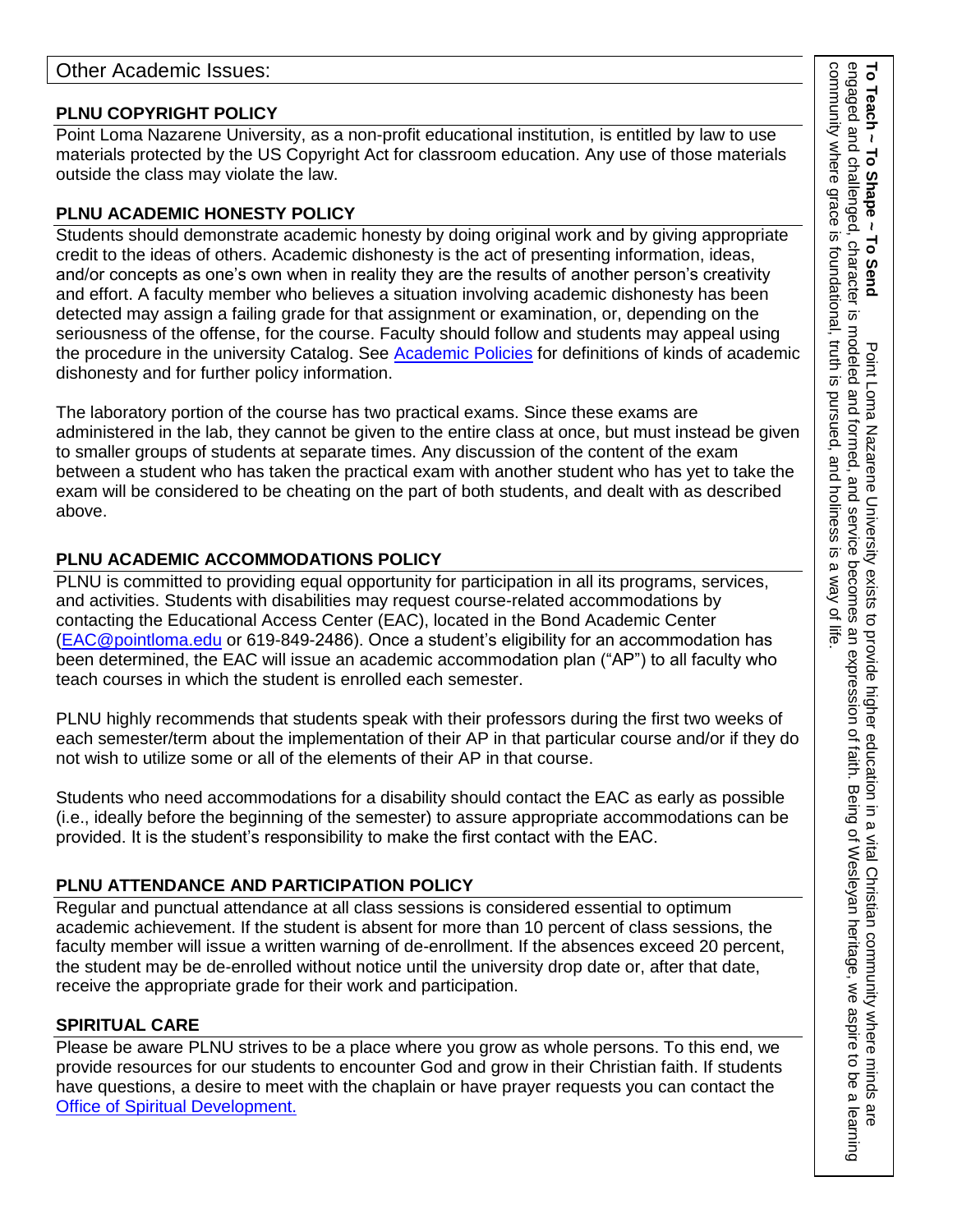| Topic 1 | <b>Chemistry and Cell Biology</b>      |
|---------|----------------------------------------|
| Topic 2 | Histology                              |
| Topic 3 | <b>Skeletal Anatomy and Physiology</b> |
| Topic 4 | <b>Muscular Anatomy and Physiology</b> |
| Topic 5 | <b>Nervous System</b>                  |

|                                     | Tentative Lecture Schedule                |        |                       |
|-------------------------------------|-------------------------------------------|--------|-----------------------|
| Aug $31$ (Tu)                       | Introduction to Anatomy and Physiology    | chp. 1 | pp. 7-27              |
|                                     | <b>Elements and Atoms</b>                 | chp. 2 | pp. 31-34             |
| On Your Own                         | <b>Anatomical Terms</b>                   |        |                       |
| Sept 1 (W)                          | Chemical Bonds and Reactions; pH          | chp. 2 | pp. 34-50             |
| $\overline{\phantom{a}}$ Sept 3 (F) | Solutions, Cytoplasm, Diffusion & Osmosis | chp. 2 | pp. 34-35             |
|                                     |                                           | chp.3  | pp. 69, 74-82, 96-100 |

| Sept 6 (M)         | <b>LABOR DAY</b>                     |        |                  |
|--------------------|--------------------------------------|--------|------------------|
| Sept 8 (W)         | Organic Chemistry; Membrane Proteins | chp. 2 | pp. 50-64        |
|                    |                                      | chp. 3 | pp. 72-74        |
| <b>Sept 10 (F)</b> | Cell Membranes, Vesicles; Organelles | chp. 3 | pp. 70-74, 83-96 |
|                    |                                      | chp.4  | pp. 126-127      |

| $\sqrt{\phantom{a}}$ Sept 13 (M) | Nucleus and DNA; Transcription and Translation  | chp. 3  | pp. 100-117   |
|----------------------------------|-------------------------------------------------|---------|---------------|
| $\vert$ Sept 15 (W)              | <b>Genetic Inheritance</b>                      | chp. 27 | pp. 1093-1097 |
| Sept 17 $(F)$                    | Exam 1                                          |         |               |
|                                  | Covers lecture & on your own material 8/31-9/13 |         |               |

|               | Sept 20 (M) Genetic Inheritance                 | chp. 27 pp. 1093-1097 |
|---------------|-------------------------------------------------|-----------------------|
|               | <b>Sept 22 (W)</b> Histology; Epithelial Tissue | chp. 4 pp. 123-137    |
| Sept 24 $(F)$ | Connective Tissue                               | chp. 4 pp. 137-147    |

| <b>Sept 27 (M)</b> | <b>Integumentary System</b>                               | chp. 5 | pp. 160-174 |
|--------------------|-----------------------------------------------------------|--------|-------------|
| Sept 29 $(W)$      | Integumentary System                                      | chp. 5 | pp. 174-181 |
| $\vert$ Oct 1 (F)  | Exam 2<br>Covers lecture & on your own material 9/15-9/27 |        |             |

| $\vert$ Oct 4 (M) | <b>Bone Classifications &amp; Histology</b> | chp. 6 | pp. 184-194 |
|-------------------|---------------------------------------------|--------|-------------|
| $\vert$ Oct 6 (W) | Bone Development and Homeostasis            | chp. 6 | pp. 194-207 |
| $\vert$ Oct 8 (F) | Articulations                               | chp. 8 | pp. 257-270 |

| $\vert$ Oct 11 (M) | <b>Synovial Joints</b>                    | chp. 8 | pp. 261-264, 270-273 |
|--------------------|-------------------------------------------|--------|----------------------|
| $\vert$ Oct 13 (W) | Specific Synovial Joints; Joint Disorders | chp. 8 | pp. 264, 274-280     |
| $\vert$ Oct 15 (F) | <b>Gross Muscle Anatomy</b>               | chp. 9 | pp. 283-289          |
|                    | On Your Own   Gluteal Muscles             |        |                      |

| Oct 18 (M)         | <b>Motor Units and Muscle Contractions</b>                    | chp. 10 pp. 364-371 |
|--------------------|---------------------------------------------------------------|---------------------|
|                    | On Your Own   Anterior Thigh Muscles; Posterior Thigh Muscles |                     |
| $\vert$ Oct 20 (W) | Exam 3                                                        |                     |
|                    | Covers lecture & on your own material 9/29-10/15              |                     |
| Oct 22 (F)         | <b>HOLIDAY: FALL BREAK</b>                                    |                     |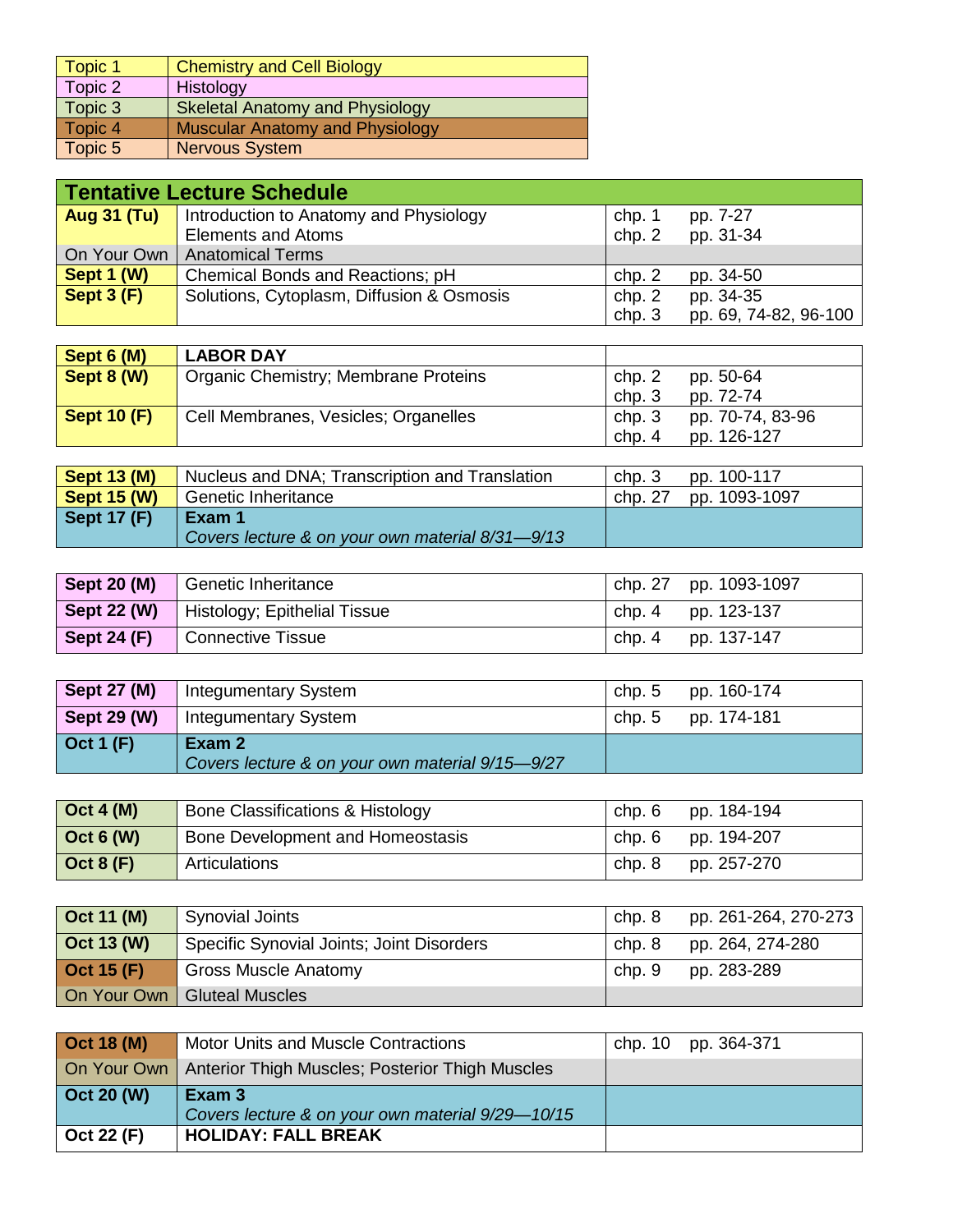| Oct 25 (M)        | Muscle Histology and Cytology                                                       | chp. 10   | pp. 337-347          |
|-------------------|-------------------------------------------------------------------------------------|-----------|----------------------|
| On Your Own       | <b>Medial Thigh Muscles</b>                                                         |           |                      |
| <b>Oct 27 (W)</b> | Sliding Filament Model of Contraction                                               | chp. $10$ | pp. 355-360, 365-366 |
| On Your Own       | <b>Posterior Leg Muscles</b><br><b>Anterolateral Leg Muscles</b>                    |           |                      |
| Oct 29 (F)        | Walking                                                                             | chp. 9    | pp. 332-335          |
| On Your Own       | <b>Posterior Shoulder Girdle Muscles</b><br><b>Anterior Shoulder Girdle Muscles</b> |           |                      |

| <b>Nov 1 (M)</b> | Neuromuscular Junction; Excitation                         | chp. 10 pp. 347-355                        |
|------------------|------------------------------------------------------------|--------------------------------------------|
| On Your Own      | <b>Intrinsic Shoulder Muscles</b>                          |                                            |
| Nov $3(W)$       | Muscle Metabolism                                          | chp. 10 pp. 360-363<br>chp. 23 pp. 902-914 |
|                  | On Your Own   Anterior Arm Muscles; Posterior Arm Muscles  |                                            |
| Nov $5(F)$       | Exam 4<br>Covers lecture & on your own material 10/18-11/1 |                                            |

| Nov $8(M)$        | Skeletal Muscle Performance; Muscle Fiber Types                                                          | chp. 10           | pp. 367-368, 371-374                |
|-------------------|----------------------------------------------------------------------------------------------------------|-------------------|-------------------------------------|
| On Your Own       | Anterior Forearm Muscles; Posterior Forearm Muscles                                                      |                   |                                     |
| <b>Nov 10 (W)</b> | <b>Scapular Movement</b><br>Shoulder (Arm) Movement<br>Elbow (Forearm) Movement<br><b>Wrist Movement</b> | chp. 9            | pp. 312-321                         |
| On Your Own       | Anterolateral Abdominal Muscles; Neck Muscles                                                            |                   |                                     |
| <b>Nov 12 (F)</b> | <b>Spinal Nerves</b>                                                                                     | chp. 7<br>chp. 13 | pp. 230-231<br>pp. 475-479, 488-489 |

| Nov 15 (M)        | <b>FREE DAY</b>                                         |                     |
|-------------------|---------------------------------------------------------|---------------------|
| Nov 16 $(Tu)$     | <b>Laboratory Exam 2: Muscle Practical—all sections</b> |                     |
| <b>Nov 17 (W)</b> | Neurohistology and Neurophysiology                      | chp. 11 pp. 384-397 |
| <b>Nov 19 (F)</b> | Resting, Graded, and Action Potentials                  | chp. 11 pp. 393-405 |

| $\sqrt{\text{Nov } 22(M)}$ | Synapses and Neurotransmitters | chp. 11 pp. 406-417 |
|----------------------------|--------------------------------|---------------------|
| <b>Nov 24-26</b>           | HOLIDAY: THANKSGIVING BREAK    |                     |

| <b>Nov 29 (M)</b> | Central Nervous System: Brain                              | chp. 12 pp. 425-442 |
|-------------------|------------------------------------------------------------|---------------------|
| Dec $1(W)$        | Cranial Nerves                                             | chp. 13 pp. 481-489 |
| Dec $3(F)$        | Exam 5<br>Covers lecture & on your own material 11/3-11/29 |                     |

| Dec $6(M)$        | CNS: Spinal Cord and Protection of the CNS | chp. 12 pp. 443-452 |
|-------------------|--------------------------------------------|---------------------|
| <b>Dec 8 (W)</b>  | Central Nervous System Disorders           | chp. 12 pp. 424-471 |
| <b>Dec 10 (F)</b> | quiz only                                  |                     |

**Dec 13 (M) FINAL EXAM, 10:30a.m.—1:00p.m.**